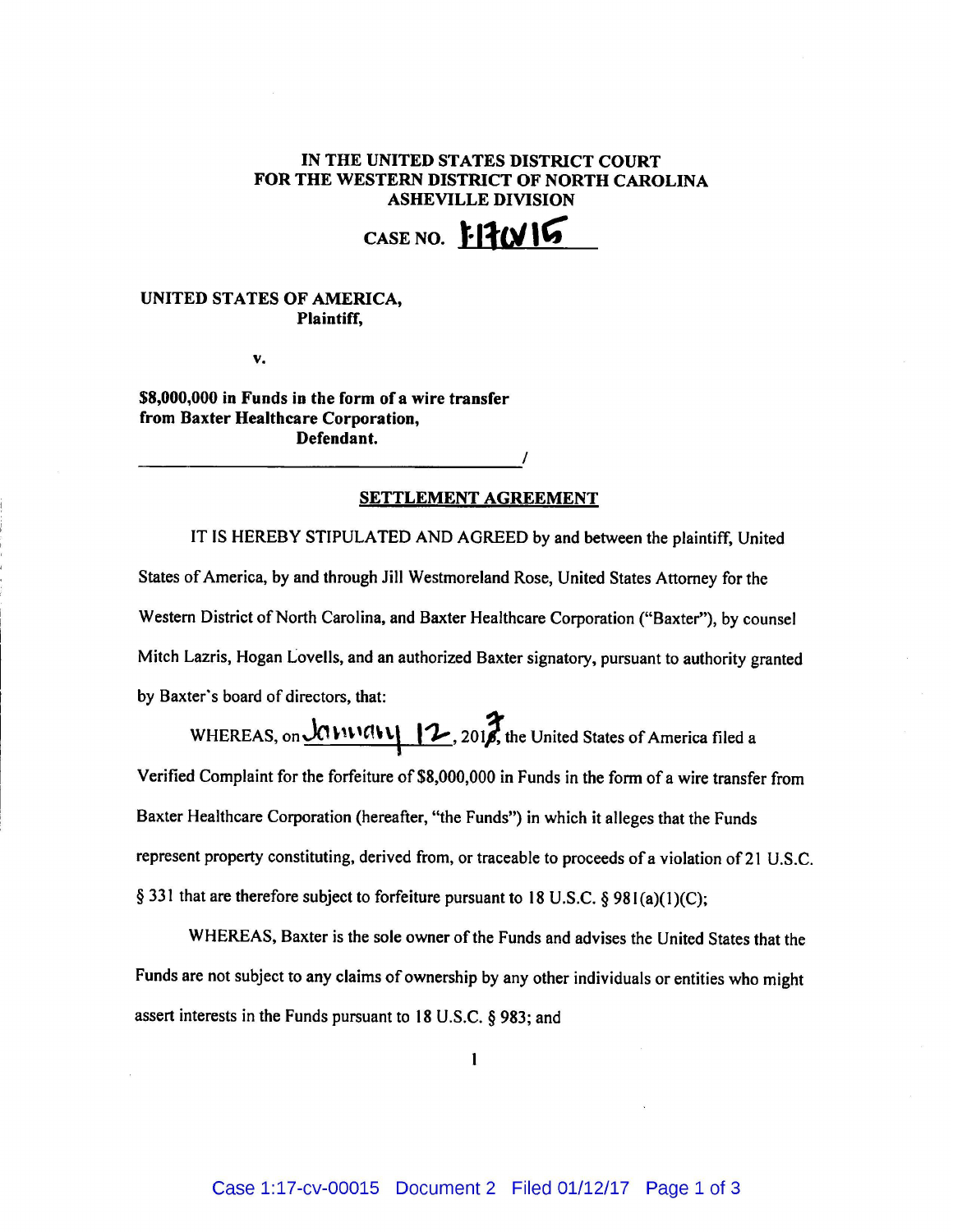WHEREAS, the parties desire to settle this matter without the need for further litigation. NOW THEREFORE, the parties agree as follows:

1. That the Funds shall be forfeited to the United States;

2. That Baxter relinquishes and agrees to forfeit all of its right, title, and interest in the Funds to the United States of America;

3. That neither party is a prevailing party, and that each party agrees to bear its own costs and any and all attorneys' fees resulting from this action;

4. The United States Marshals Service for the Western District of North Carolina shall dispose of the Funds in accordance with law;

5. The terms and conditions herein and in the Deferred Prosecution Agreement filed simultaneously with this case represent the whole and complete agreement between the parties, and no other terms, conditions, previous agreements, or memoranda will be demanded, excepted, requested, or performed by the parties; and

6. This Court shall retain jurisdiction in this cause for the purpose of enforcing the terms of this agreement.

Date:  $1/12/17$ 

Date: **IAN 0 3 2017** 

| fairy Mallory Moore<br>$By: \mathcal{L}$ |
|------------------------------------------|
| Benjamin Bain-Creed                      |
| Assistant U.S. Attorney                  |
|                                          |
| David P. Scharf                          |
| Arporale Vice President, General Counsel |
| Bexter Healthcare Corporation            |
|                                          |
|                                          |